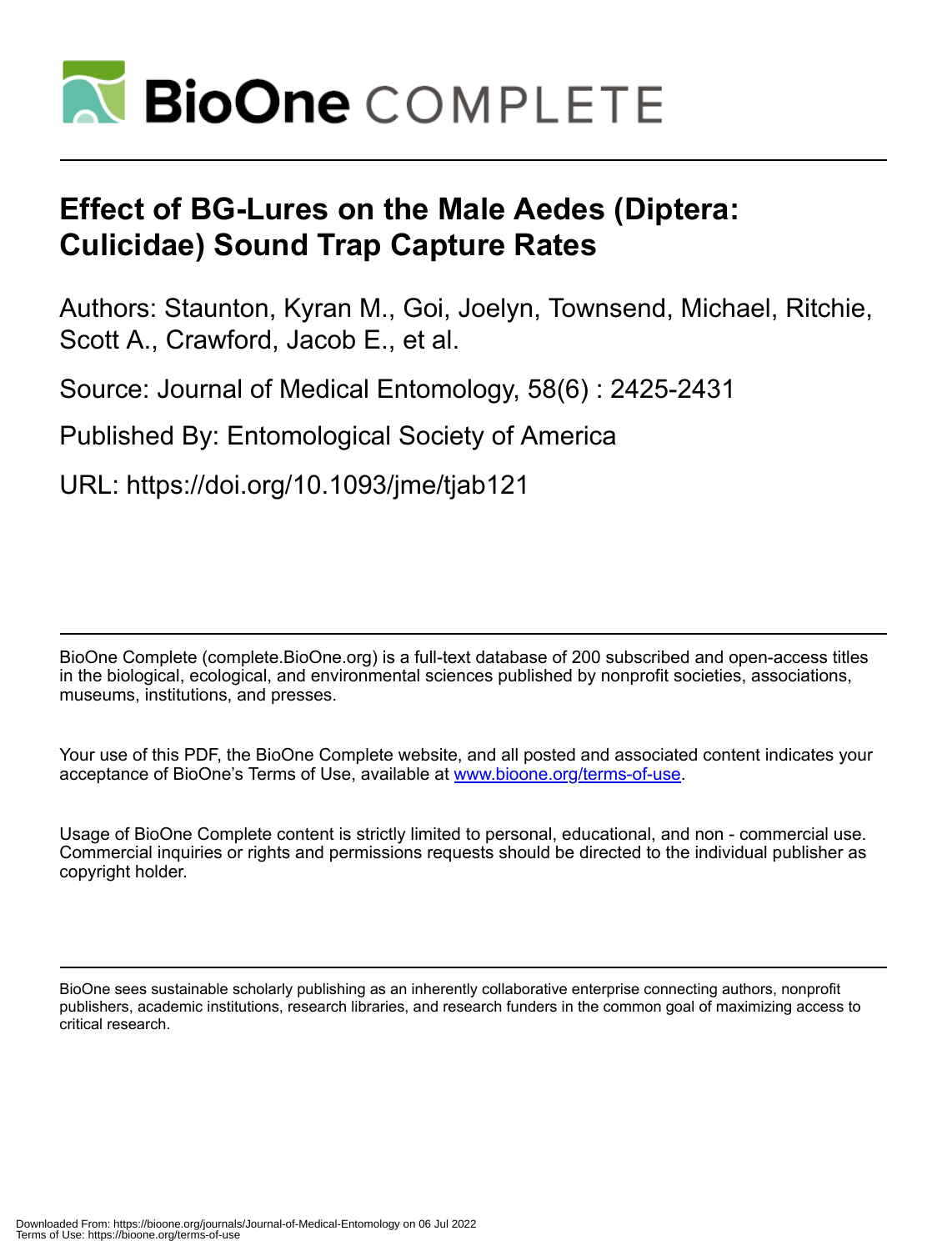*Journal of Medical Entomology,* 58(6), 2021, 2425–2431 https://doi.org/10.1093/jme/tjab121 Advance Access Publication Date: 8 July 2021 Research

<span id="page-1-2"></span>

Vector-Borne Diseases, Surveillance, Prevention

# **Effect of BG-Lures on the Male** *Aedes* **(Diptera: Culicidae) Sound Trap Capture Rates**

# **Kyran M. Staunton,[1,](#page-1-0)[2](#page-1-1)[,5](#page-1-2)[,](https://orcid.org/0000-0001-6812-3320) Joelyn Goi,[3](#page-1-3) Michael Townsend,[1,](#page-1-0)[2](#page-1-1) Scott A. Ritchie,[1](#page-1-0),[2](#page-1-1) Jacob E. Crawford,[4](#page-1-4) Nigel Snoad,[4](#page-1-4) Stephan Karl[,2](#page-1-1)[,3](#page-1-3) and Thomas R. Burko[t2](#page-1-1)**

<span id="page-1-4"></span><span id="page-1-3"></span><span id="page-1-1"></span><span id="page-1-0"></span><sup>1</sup>College of Public Health, Medical and Veterinary Sciences, James Cook University, Smithfield, QLD 4878, Australia, <sup>2</sup>Australian Institute of Tropical Health and Medicine, James Cook University, Smithfield, QLD 4878, Australia, 3 Vector-Borne Diseases Unit, PNG Institute of Medical Research, P.O. Box 378, Madang, 511 Madang Province, Papua New Guinea, 4 Debug, Verily Life Sciences, 259East Grand Avenue, South San Francisco, CA 94080, USA, and <sup>5</sup>Corresponding author, e-mail: [kyran.staunton@jcu.edu.au](mailto:kyran.staunton@jcu.edu.au?subject=)

Subject Editor: Donald Yee

Received 2 April 2021; Editorial decision 6 June 2021

# **Abstract**

With global expansion of the two main vectors of dengue, *Aedes aegypti* (Linnaeus, Diptera: Culicidae) and *Aedes albopictus* (Skuse, Diptera: Culicidae), there is a need to further develop cost-effective and user-friendly surveillance tools to monitor the population dynamics of these species. The abundance of *Ae. aegypti* and *Ae. Albopictus,* and associated bycatch captured by Male *Aedes* Sound Traps (MASTs) and BG-Sentinel (BGS) traps that were unbaited or baited with BG-Lures were compared in Cairns, Australia and Madang, Papua New Guinea. Mean male *Ae. aegypti* and *Ae. albopictus* catch rates in MASTs did not significantly differ when deployed with BG-Lures. Similarly, males of both these species were not sampled at statistically different rates in BGS traps with or without BG-Lures. However, MASTs with BG-Lures caught significantly less male *Ae. aegypti* than BGS traps baited with BG-Lures in Cairns, and MASTs without BG-Lures caught significantly more male *Ae. albopictus* than BGS traps without BG-Lures in Madang. Additionally, BG-Lures significantly increased female *Ae. aegypti* catch rates in BGS traps in Cairns. Lastly, bycatch capture rates in BGS traps were not significantly influenced by the addition of the BG-Lures. While this study provides useful information regarding the surveillance of *Ae. aegypti* and *Ae. albopictus* in these locations, further development and investigation is required to successfully integrate an olfactory lure into the MAST system.

**Key words:** *Aedes aegypti*, *Aedes albopictus*, mosquito trap, dengue, sound lure

Surveillance of *Aedes aegypti* and *Aedes albopictus* (Skuse, Diptera: Culicidae) is crucial to detect incursions of these species as they continue to expand their global distributions ([Kraemer et al. 2015,](#page-6-0) [Kraemer et al. 2019](#page-6-1)) as well as to assess disease risk and to evaluate the efficacy of vector control interventions [\(Akaratovic et al. 2017](#page-6-2)). The BG-Sentinel (BGS) trap (Biogents, Regensburg, Germany) is the current gold-standard mosquito trap for *Ae. aegypti* and *Ae. albopictus* adult surveillance. While highly effective, the BGS trap unfortunately frequently captures large numbers of a variety of nontarget arthropods (bycatch), requiring substantial staff time to sort through to find the targeted mosquitoes, and requires mains power or 12V batteries to operate ([Azil et al. 2015](#page-6-3)).

Mosquitoes are attracted to BGS traps by the contrasting dark and white colours of the trap as well as by chemical attractants, such

as carbon dioxide ([Pombi et al. 2014](#page-6-4), [Roiz et al. 2016,](#page-6-5) [Wilke et al.](#page-7-0)  [2019](#page-7-0)) or human skin scent mimics ([Hoel et al. 2007](#page-6-6), [Akaratovic](#page-6-2)  [et al. 2017,](#page-6-2) [Degener et al. 2019\)](#page-6-7) such as the BG-Lure (Biogents, Regensburg, Germany; consisting of ammonia, lactic acid, and caproic acid). The BG-Lure increases mosquito flight activity around the trap but does not induce landing (Martin Geier, personal communication, Biogents). Male *Aedes* mosquitoes have been well documented to swarm around and mate near hosts ([Oliva et al. 2014](#page-6-8)). While carbon dioxide is well established as an effective mosquito attractant ([Pombi et al. 2014,](#page-6-4) [Roiz et al. 2016](#page-6-5), [Wilke et al. 2019\)](#page-7-0), the attractiveness of human skin scent mimics is less consistent. Catch rates of both *Ae. aegypti* and *Ae. albopictus* were increased in BGS traps with human skin scent mimics in most [\(Barrera et al. 2013,](#page-6-9) [Pombi et al. 2014](#page-6-4), [Arimoto et al. 2015,](#page-6-10) [Amos et al. 2020](#page-6-11), [Visser](#page-7-1) 

This is an Open Access article distributed under the terms of the Creative Commons Attribution License (<http://creativecommons.org/licenses/by/4.0/>), which permits unrestricted reuse, distribution, and reproduction in any medium, provided the original work is properly cited.

<sup>©</sup> The Author(s) 2021. Published by Oxford University Press on behalf of Entomological Society of America.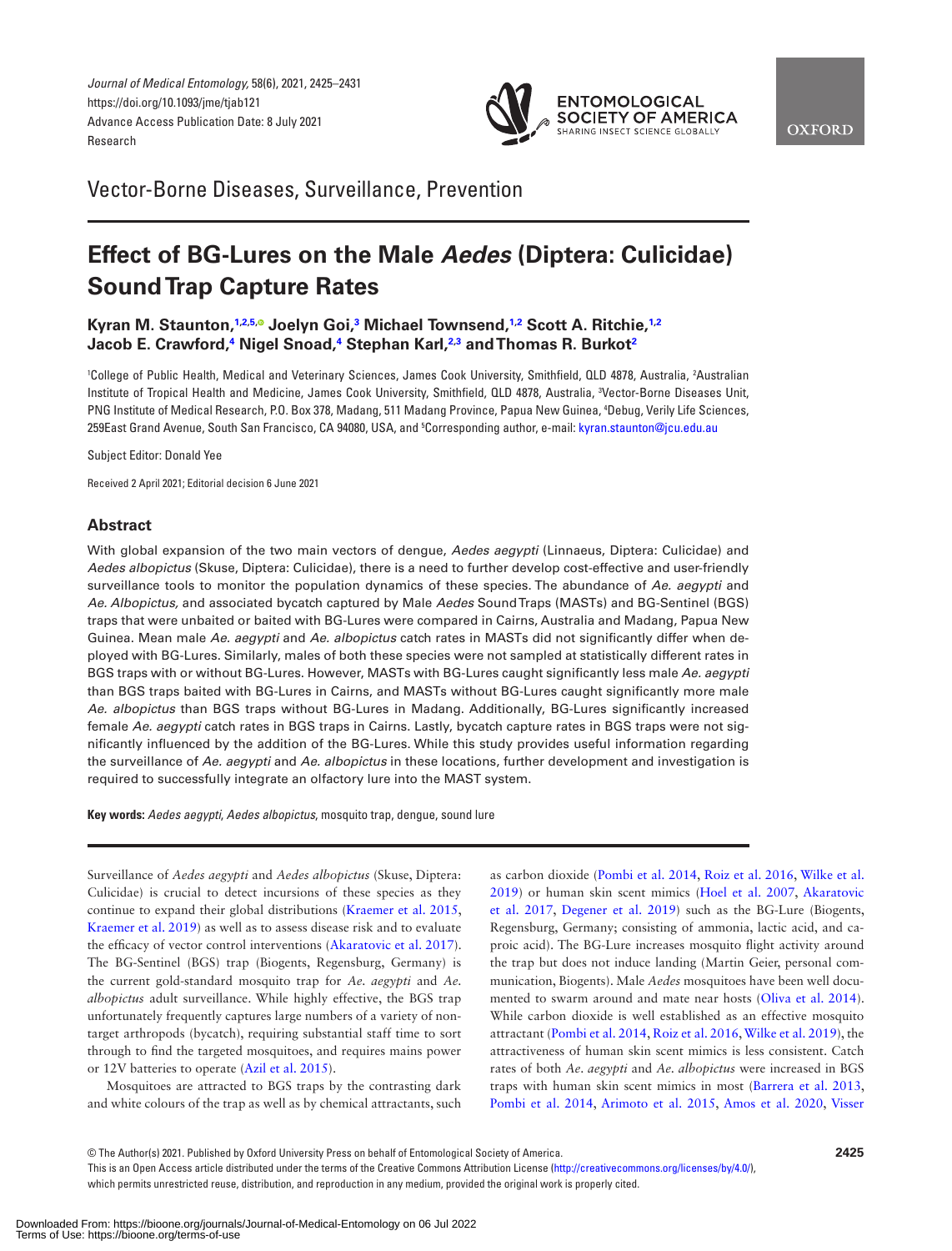[et al. 2020\)](#page-7-1), but not all studies [\(Williams et al. 2006](#page-7-2), [Roiz et al.](#page-6-5)  [2016](#page-6-5)) with the strain of mosquito potentially influencing responses to chemical lures ([Williams et al. 2006](#page-7-2)).

Most mosquito traps, including the BGS trap, were designed to capture the female mosquitoes, which bite and transmit pathogens. However, monitoring male mosquitoes can also indicate seasonal trends and distributions ([Akaratovic et al. 2017\)](#page-6-2). Recently, mosquito control strategies using the mass release of male mosquitoes have raised the interest in male surveillance ([Crawford et al. 2020](#page-6-12)). Therefore, there has recently been renewed interest in targeting male *Aedes* through the development of traps using acoustic lures that mimic female wingbeat frequencies to attract males ([Stone et al.](#page-7-3)  [2013](#page-7-3), [Johnson and Ritchie 2016](#page-6-13), [Balestrino et al. 2016](#page-6-14), [Jakhete](#page-6-15)  [et al. 2017](#page-6-15)).

The Male *Aedes* Sound Trap (MAST) uses a sound lure to attract and capture male *Ae. aegypti* and *Ae. albopictus* into a clear capture container [\(Swan et al. 2020,](#page-7-4) [Staunton et al. 2021a](#page-7-5)). Males entering the capture container are retained by being either being killed by an insecticide (MAST Spray) or, for deployment in locations with insecticide resistance, captured on a sticky panel (MAST Sticky; [Staunton](#page-7-5)  [et al. 2021a](#page-7-5)). The MAST trap and BGS trap (version 2) without any lure caught comparable numbers of male *Ae. aegypti* and/or *Ae. Albopictus* in the Pacific region and the Americas, but with significantly less bycatch in the MAST ([Staunton et al. 2021a,](#page-7-5) [Staunton](#page-7-6)  [et al. 2021b\)](#page-7-6).

Here, the effectiveness of MASTs and BGS traps, with and without human skin scent mimics (BG-Lures), were compared for catches of *Ae. aegypti* in Cairns, Australia and *Ae. albopictus* in Madang, Papua New Guinea. We hypothesized that the BG-Lure would increase the likelihood of male *Aedes* to fly near the MAST entrance and thereby increase MAST entry in response to the sound lure.

#### **Methods**

#### Semi-Field Trials

A series of trials between 18 September and 14 November 2019 was conducted with 800 adult *Ae. aegypti* mosquitoes (50:50 male to female ratio, 4–5 d old post-eclosion) in a large semi-field cage [\(Ritchie](#page-6-16)  [et al. 2011](#page-6-16)) in the James Cook University Mosquito Research Facility in Cairns, Australia. Mosquitoes tested were F5 (maintained in controlled-temperature rooms at 28°C and 70% RH), having been field-collected from throughout Cairns 10 mo prior. One hour after mosquito release, two traps were installed 5 m apart, facing each other, inside the cage. After 20 min traps were removed and captured mosquitoes were knocked down using  $\mathrm{CO}_2$  and counted by sex. Traps were reset with location randomly assigned between the same two locations for each trial until 21–24 trials were performed.

The influence of the location of the BG-Lure was evaluated by 3 experiments comparing numbers of *Ae. aegypti* captured to MAST with BG-Lure positioned (1) externally and on top of the MAST-Spray capture chamber (where the lure was considered to be most exposed to the surrounding air and therefore potentially permeate furthest and therefore be most effective; [Supp Fig. S1A \[online](http://academic.oup.com/jme/article-lookup/doi/10.1093/jme/tjab121#supplementary-data)  [only\]](http://academic.oup.com/jme/article-lookup/doi/10.1093/jme/tjab121#supplementary-data)), (2) inside the MAST Spray capture chamber ([Supp Fig. S1B](http://academic.oup.com/jme/article-lookup/doi/10.1093/jme/tjab121#supplementary-data)  [\[online only\]](http://academic.oup.com/jme/article-lookup/doi/10.1093/jme/tjab121#supplementary-data)) and (3) inside the MAST Sticky capture chamber. In each experiment, the numbers of *Ae. aegy*pti captured by a MAST with BG-lure were compared to a MAST without BG-Lure. Detailed descriptions of the MAST-Spray and MAST-Sticky traps are available from [Staunton et al. \(2021a\)](#page-7-5).

Sound lures were set to 550 Hz, 60 dB at trap entrance with an intermittent tone (30 s on-off) these settings were consistent with

work demonstrating effective capture rates and lower bycatch, relative to unbaited BGS traps [\(Staunton et al. 2021b](#page-7-6)). A commercial residual insecticide (Mortein surface spray, Reckitt Benckiser, West Ryde, NSW, Australia) was applied to the MAST Spray container's internal surface 24 h prior to trials.

#### Field Trials

Field trials of four different trap types in a Latin square design with two complete rotations occurred between 8 January–17 March 2020 in Cairns and 7 February–12 May 2020 in Madang. In Cairns, the *Ae. aegypti* are infected with the *w*Mel strain of *Wolbachia* ([Ryan](#page-6-17)  [et al. 2019](#page-6-17)). We compared four traps: BGS traps version 2 with and without BG-Lure and the MAST Spray with or without BG-Lures inside their capture container. Mortein surface spray (Reckitt Benckiser, West Ryde, NSW, Australia) was applied to the MAST Spray capture container's internal surface 24 h prior to starting each Latin square. Sound lures were operated at 550 Hz intermittently (30 s on-off) and at 60 dB at the trap entrance.

In Madang the MAST Sticky was used due to local insecticide resistance ([Demok et al. 2019\)](#page-6-18). Yellow sticky panels (Trappit, manufactured by Entosol (Australia) Pty Ltd, Roselands),  $50 \times 70$  mm in size, were placed within these MAST Sticky versions and replaced weekly. The BG-Lure was placed horizontally inside the killing chamber of the MAST Sticky version [\(Supp Fig. S1B \[online only\]](http://academic.oup.com/jme/article-lookup/doi/10.1093/jme/tjab121#supplementary-data)). In Cairns, BGS traps were operated using mains power while in Madang the BGS traps were powered by car batteries (12 V, 50 Ah; manufactured by Bolt (Guangdong, China) or Yuasa (Kyoto, Japan)). Madang BGS traps were serviced on days 4 and 7 of each week to replace batteries. MAST traps were serviced weekly, by ensuring that the sound lures were operational, removing caught specimens and, for the MAST Sticky, replacing the sticky panel. All traps were randomly rotated each week through the Latin square design.

#### Data Analysis

All analyses were performed using RStudio in the R statistical environment ver. 3.5.3 [\(R Core Team 2017\)](#page-6-19). For semi-field cage trials, we fit treatment (trap type) as well as 'trap location' (to account for inconsistent mosquito densities throughout the cage) to the response variable of male *Ae. aegypti* abundance caught per trap from each trial. We used a generalized linear model with a Poisson distribution and log link function with 'glmer' in the *lme4* package [\(Bates](#page-6-20)  [et al. 2015](#page-6-20)). Interactions between fixed factors were not significant so were removed to generate the least complex adequate model. Catches varied throughout the day due to natural variations in activity and the removal of captured males from the total cage population. Therefore, we included an offset in the model, comprised of the total number of males caught by both traps during each trial, to account for such variation between trials. Lastly, we analyzed the effect of predictors with an analysis of deviance using the 'Anova' function and *car* package ([Fox and Weisberg 2011](#page-6-21)).

For field data sets, we fit treatment (trap type) to response variable count data with a generalized linear mixed model (GLMM) with negative bionomial distributions (initial runs with Poisson distributions were consistently overdispersed) and log link functions using 'glmer.nb' in the *lme4* package [\(Bates et al. 2015](#page-6-20)). Influences on response data from location and time were accounted for by incorporating 'trap location' and 'week' as random factors in the model. Data from three BGS traps in PNG Latin squares, which did not operate properly for the entire week, were not included in the data sets and an offset parameter was included in the model to account for BGS trap fails which specified the number of days (out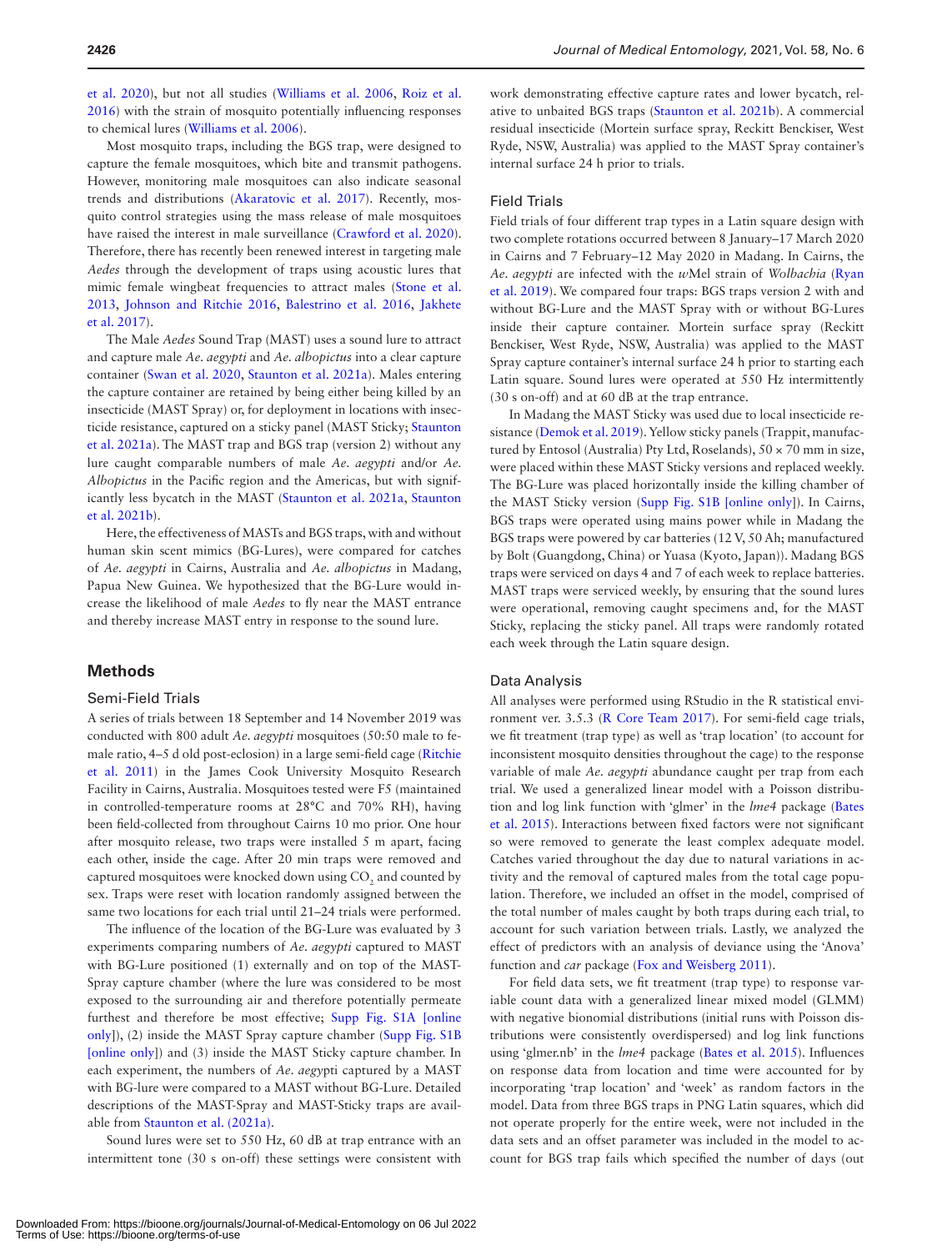of seven) each trap was operational. This offset parameter was not included in the Cairns models as there were no trap failures. We then analyzed the effect of predictors with an analysis of deviance using the 'Anova' function within the *car* package ([Fox and Weisberg](#page-6-21)  [2011](#page-6-21)). We used post-hoc Tukey comparisons to determine significant differences among the least-squares means of treatment groups using the 'emmeans' function within the *emmeans* package ([Lenth et al.](#page-6-22)  [2019](#page-6-22)). While taxa of interest were also analyzed using the above technique from BGS bycatch, these investigations were not repeated for MAST bycatch due to very low counts within each group.

#### **Results**

#### Semi-Field Trials

#### **BG-Lure on Top of MAST Capture Chamber**

There was a significant decrease ( $\chi^2$  = 32.1,  $df$  = 1,  $P$  < 0.05,  $n$  = 24) in the mean abundances of male *Ae. aegypti* caught by the MAST Spray traps when the BG-Lure was on top of the capture chamber (8.  $2 \pm 1.2$ ; mean  $\pm$  S. E.) compared to MAST Spray traps without the BG-Lure (13.  $4 \pm 1.4$ ; [Fig. 1A](#page-3-0)). Trap location significantly influenced the abundance of males captured ( $χ$ <sup>2</sup> = 4.4, *df* 1, *P* < 0.05, *n* = 24) with males caught at higher rates when the traps were placed on the left hand side of the cage.

#### **BG-Lure Inside MAST Capture Chamber**

There was a significant increase ( $\chi^2 = 13.7$ ,  $df = 1$ ,  $P < 0.05$ ,  $n = 21$ ) in the mean abundance of male *Ae. aegypti* caught by MAST Spray traps with the BG-Lure placed inside the capture chamber (11.  $1 \pm$ 2.8) compared to MAST Spray traps without a BG-Lure  $(7.5 \pm 1.9)$ ; [Fig. 1B](#page-3-0)). Trap location had no significant influence on the abundance of males caught ( $\chi^2 = 0.2$ ,  $df = 1$ ,  $P = 0.7$ ,  $n = 21$ ).

Lastly, there was a significant increase ( $\chi^2$  = 10.5,  $df = 1$ ,  $P < 0.05$ ,  $n = 24$ ) in the mean abundance of male *Ae. aegypti* caught between MAST Sticky versions with the BG-Lure placed inside the capture chamber compared to those without. The MAST Sticky caught a mean per trial of 16. 8 ± 2.5 male *Ae. aegypti* whereas the MAST Sticky with the BG-Lure placed inside the capture chamber caught a mean per trial of 21.  $0 \pm 4.2$  males [\(Fig. 1C\)](#page-3-0). Lastly, there was no significant influence on the abundance of males caught by the trap location ( $χ$ <sup>2</sup> = 0.6,  $df$  = 1,  $P$  = 0.4,  $n$  = 24).

## Field Trials

#### **Total Catches**

Of the total 4,644 invertebrates sampled in Cairns by all 4 trap types, 1,123 male and 764 female *Ae. aegypti* were sampled [\(Table 1\)](#page-4-0). The only other mosquito species in which more than 10 individuals were captured was *Culex quinquefasciatus* (Say, Diptera: Culicidae),



<span id="page-3-0"></span>**Fig. 1.** Mean abundance of male *Ae. aegypti* in the Semi-field cage for comparisons between (A) the unbaited MAST Spray and the MAST Spray with the BG-Lure on top of the MAST capture chamber (*n* = 24), (B) the unbaited MAST Spray and the MAST Spray with the BG-Lure inside the MAST capture chamber ( $n = 21$ ) and (C) the unbaited MAST Sticky and the MAST Sticky with the BG-Lure inside the MAST capture chamber ( $n = 24$ ). Different letters above points indicate significantly different groups (analysis of deviance, *P* < 0.05).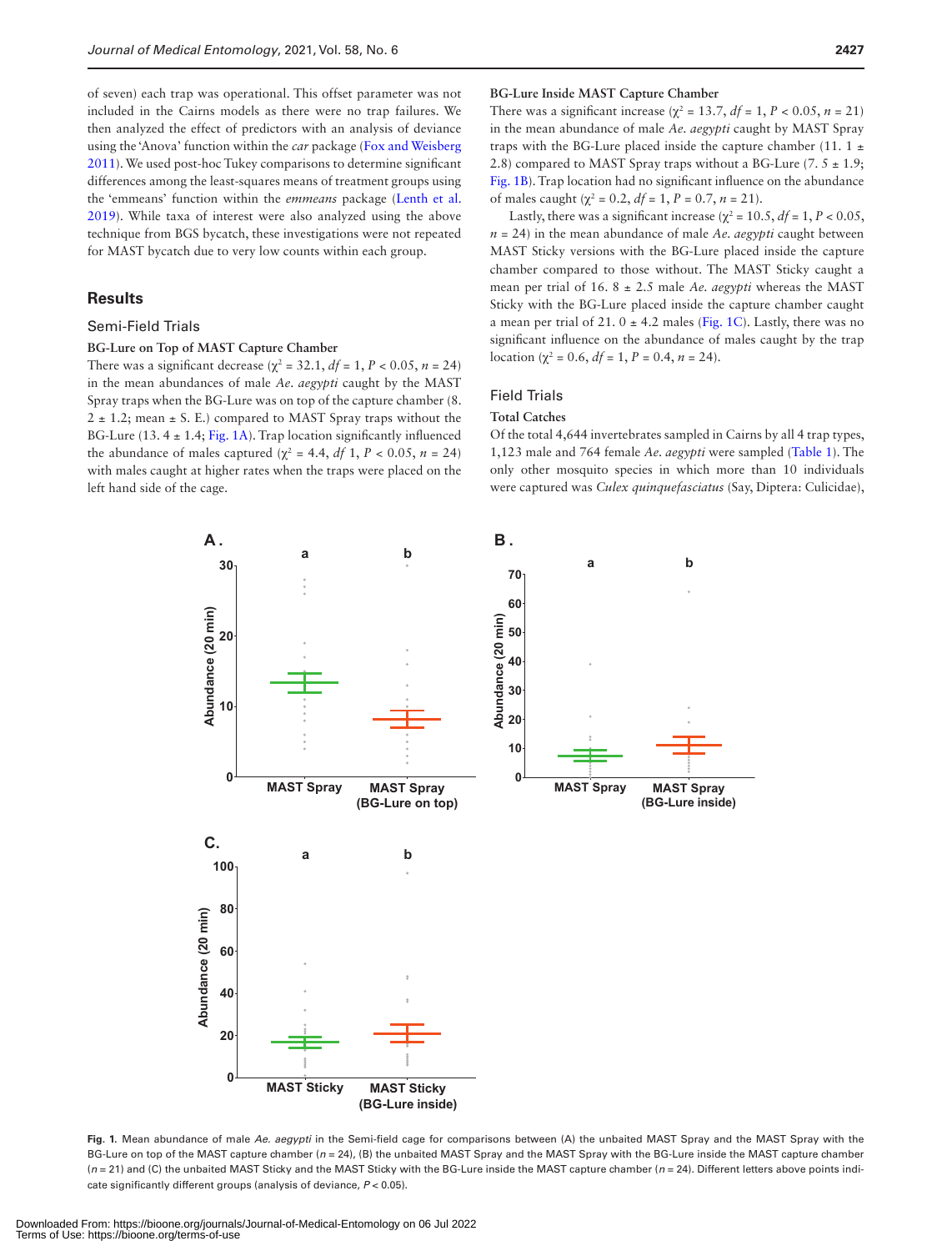with 183 males and 180 females sampled. The most common nonmosquito bycatch was in the order Diptera (1,687 sampled), with 692 other invertebrates captured.

From Madang, 18,265 invertebrates were sampled in total including 433 male and 550 female *Ae. albopictus* ([Table 1](#page-4-0)). Few *Ae. aegypti* were sampled (107 males and 113 females). *Cx. quinquefasciatus* mosquitoes were again commonly captured (2,573 males and 1,951 females). The most common non-mosquito bycatch were also from the order Diptera (9,296 sampled), with 3,230 other, non-dipteran, invertebrates remaining.

#### **Male** *Aedes* **Catches per Trap Type**

Mean weekly abundance of male *Ae. aegypti* caught significantly differed  $(\chi^2 = 8.3, df = 3, P < 0.05, n = 24)$  between trap types in Cairns [\(Fig. 2A\)](#page-5-0). Catches of male *Ae. aegypti* decreased, although not significantly, in MAST Spray traps with BG-Lures  $(7. 7 \pm 1.2)$  compared to MAST Spray traps without  $(11.9 \pm 3.3; Fig. 2A)$  $(11.9 \pm 3.3; Fig. 2A)$  $(11.9 \pm 3.3; Fig. 2A)$ . However, catches of mean (± S. E.) male *Ae. aegypti* increased, although not significantly, in BGS traps with BG-Lures (16,  $7 \pm 4.4$ ), compared to those without (10.  $6 \pm 2.1$ ; [Fig. 2A](#page-5-0)). BGS traps with BG-Lures caught significantly more male *Ae. aegypti* than MAST Spray traps with BG-Lures and there were no significant difference in weekly mean male *Ae. aegypti* catch rates between unbaited BGS traps and MAST Spray traps (Tukey HSD, *P* < 0.05; [Fig. 2A](#page-5-0)).

Mean weekly abundances of male *Ae. albopictus* caught in Madang significantly differed ( $\chi^2$  = 9.0,  $df$  = 3,  $P$  < 0.05,  $n = 24$ ) between trap types [\(Fig. 2B](#page-5-0)). Male *Ae. albopictus* mean weekly catches decreased, although not significantly, in MAST Sticky traps with BG-Lures (4.  $8 \pm 2$ ) compared to MAST Sticky traps without (7.  $2 \pm 2.5$ ; [Fig. 2B\)](#page-5-0). However, catches of mean ( $\pm$  S. E.) male *Ae. albopictus* increased, although not significantly, in BGS traps with BG-Lures (4. 6  $\pm$  1.4), compared to those without (1. 9  $\pm$ 0.7; [Fig. 2B](#page-5-0)). Unbaited BGS traps caught significantly less male *Ae. albopictus* than MAST Sticky traps without BG-Lures and weekly mean male *Ae. albopictus* catch rates did not significantly differ

between baited BGS traps and MAST Sticky traps with BG-Lures (Tukey HSD, *P* < 0.05; [Fig. 2B\)](#page-5-0).

#### **BG-Lure Influence on BGS Catches of Other Taxa of Interest**

Mean female *Ae. aegypti* catch rates in Cairns were significantly greater in BGS traps containing BG-Lures, compared to BGS traps without BG-Lures (*P* = 0.008; [Table 2\)](#page-5-1). In Madang, mean female *Ae. albopictus* catch rates were higher in the BGS traps with BG-Lures, but the difference was not statistically significant  $(P > 0.05;$  [Table 2](#page-5-1)). The addition of the BG-Lure to the BGS trap also did not significantly affect the catch rates of male or female *Cx. quinquefasciatus*, nonculicid dipterans or other arthropods in both locations. Although a marginally significant difference was noted with more non-culicid dipterans caught in BGS traps baited with BG-Lures than those without  $(P = 0.06;$  [Table 2\)](#page-5-1).

#### **Discussion**

Despite promising semi-field results, the addition of the BG-Lure inside the MAST capture chamber did not significantly change catch rates and, if anything, may have even repelled male *Ae. aegypti* and *Ae. albopictus* in the field. This finding is inconsistent with the positive influences of the human skin mimic lures on male *Aedes* catch rates in BGS traps in previous work ([Pombi et al. 2014](#page-6-4), [Roiz et al.](#page-6-5)  [2016](#page-6-5), [Amos et al. 2020](#page-6-11), [Visser et al. 2020\)](#page-7-1). The BG-Lure was developed specifically for use with the BGS trap. Potentially, placing the lure on top of the MAST may have drawn male activity away from the MAST entrance so these mosquitoes were less likely to respond to the sound lure (Martin Geier, personal communication, Biogents). Additionally, if the concentration of the BG-Lure is too high it may repel, rather than attract, mosquitoes (Martin Geier, personal communication, Biogents). It is therefore possible that the concentration of olfactory cues from the BG-Lure inside the capture container increased over time to a degree that was repellent rather than attractive. If so, this may explain why this lure was attractive to mosquitoes

<span id="page-4-0"></span>

|  |  |  |  |  | Table 1. Summary data of all taxa caught in Cairns, Australia and Madang, PNG |
|--|--|--|--|--|-------------------------------------------------------------------------------|
|--|--|--|--|--|-------------------------------------------------------------------------------|

|                                                          | Cairns, Australia |                                |              |                            | Madang, PNG     |                              |                |                            |
|----------------------------------------------------------|-------------------|--------------------------------|--------------|----------------------------|-----------------|------------------------------|----------------|----------------------------|
| Taxa                                                     | <b>BGS</b> Trap   | $BGS$ trap +<br><b>BG-Lure</b> | <b>MAST</b>  | $MAST +$<br><b>BG-Lure</b> | <b>BGS</b> trap | <b>BGS</b> trap<br>+ BG-Lure | <b>MAST</b>    | $MAST +$<br><b>BG-Lure</b> |
| Aedes aegypti male                                       | 254               | 400                            | 285          | 184                        | 27              | 23                           | 43             | 14                         |
| Aedes aegypti female                                     | 292               | 471                            |              | $\Omega$                   | 67              | 46                           | $\Omega$       | $\Omega$                   |
| Aedes albopictus male                                    | 0                 | $\overline{0}$                 | $\Omega$     | $\mathbf{0}$               | 44              | 102                          | 172            | 115                        |
| Aedes albopictus female                                  | $\Omega$          | $\mathbf{0}$                   | 0            | $\Omega$                   | 250             | 300                          | $\mathbf{0}$   | $\mathbf{0}$               |
| Aedes notoscriptus (Skuse,<br>Diptera: Culicidae) female | 6                 | $\overline{2}$                 | $\Omega$     | $\Omega$                   | $\Omega$        | $\mathbf{0}$                 | $\mathbf{0}$   | $\mathbf{0}$               |
| Culex annulirostris (Skuse,<br>Diptera: Culicidae)       | $\mathbf{0}$      | $\mathbf{0}$                   | $\mathbf{0}$ | $\mathbf{0}$               | $\mathbf{1}$    | $\mathbf{1}$                 | $\Omega$       | $\Omega$                   |
| Culex quinquefasciatus male                              | 69                | 98                             | 9            | 7                          | 1,411           | 1,158                        | 2              | 2                          |
| Culex quinquefasciatus female                            | 91                | 89                             | $\Omega$     | $\Omega$                   | 1,025           | 926                          | $\Omega$       | $\Omega$                   |
| Mansonia sp. Female                                      | $\mathbf{0}$      | $\mathbf{0}$                   | 0            | $\Omega$                   | 1               | 9                            | $\Omega$       | $\Omega$                   |
| Toxorhynchites sp. female                                | 3                 | 4                              | $\Omega$     | $\Omega$                   | $\theta$        | $\theta$                     | $\mathbf{0}$   | $\Omega$                   |
| Diptera (other)                                          | 774               | 908                            | 0            | 5                          | 4,043           | 5,195                        | 9              | 49                         |
| Hemiptera                                                | 1                 | 4                              | 0            | $\theta$                   | 740             | 606                          | 4              | $\Omega$                   |
| Lepidoptera                                              | 270               | 271                            | $\theta$     | $\Omega$                   | 393             | 266                          | 2              |                            |
| Hymenoptera (winged)                                     | 19                | 28                             | $\Omega$     |                            | 158             | 214                          | $\overline{4}$ | 0                          |
| Formicidae                                               | 7                 | 13                             | $\theta$     |                            | 84              | 197                          | 7              |                            |
| Coleoptera                                               | 26                | 17                             | $\theta$     | $\Omega$                   | 121             | 138                          | $\mathbf{0}$   |                            |
| Collembola                                               | 2                 | $\overline{2}$                 | $\Omega$     | $\Omega$                   | 96              | 93                           | $\Omega$       |                            |
| Araneae                                                  | 17                | 11                             | $\theta$     | $\Omega$                   | 27              | 24                           | 1              | $\Omega$                   |
| Blattodea                                                |                   | 1                              | $\Omega$     | $\Omega$                   | 25              | 23                           | $\Omega$       | $\Omega$                   |
| Orthoptera                                               | $\theta$          | $\theta$                       | $\theta$     | $\Omega$                   | 2               | $\Omega$                     | 0              | 0                          |
| Total                                                    | 1,832             | 2,319                          | 295          | 198                        | 8,515           | 9,321                        | 244            | 185                        |

Downloaded From: https://bioone.org/journals/Journal-of-Medical-Entomology on 06 Jul 2022 Terms of Use: https://bioone.org/terms-of-use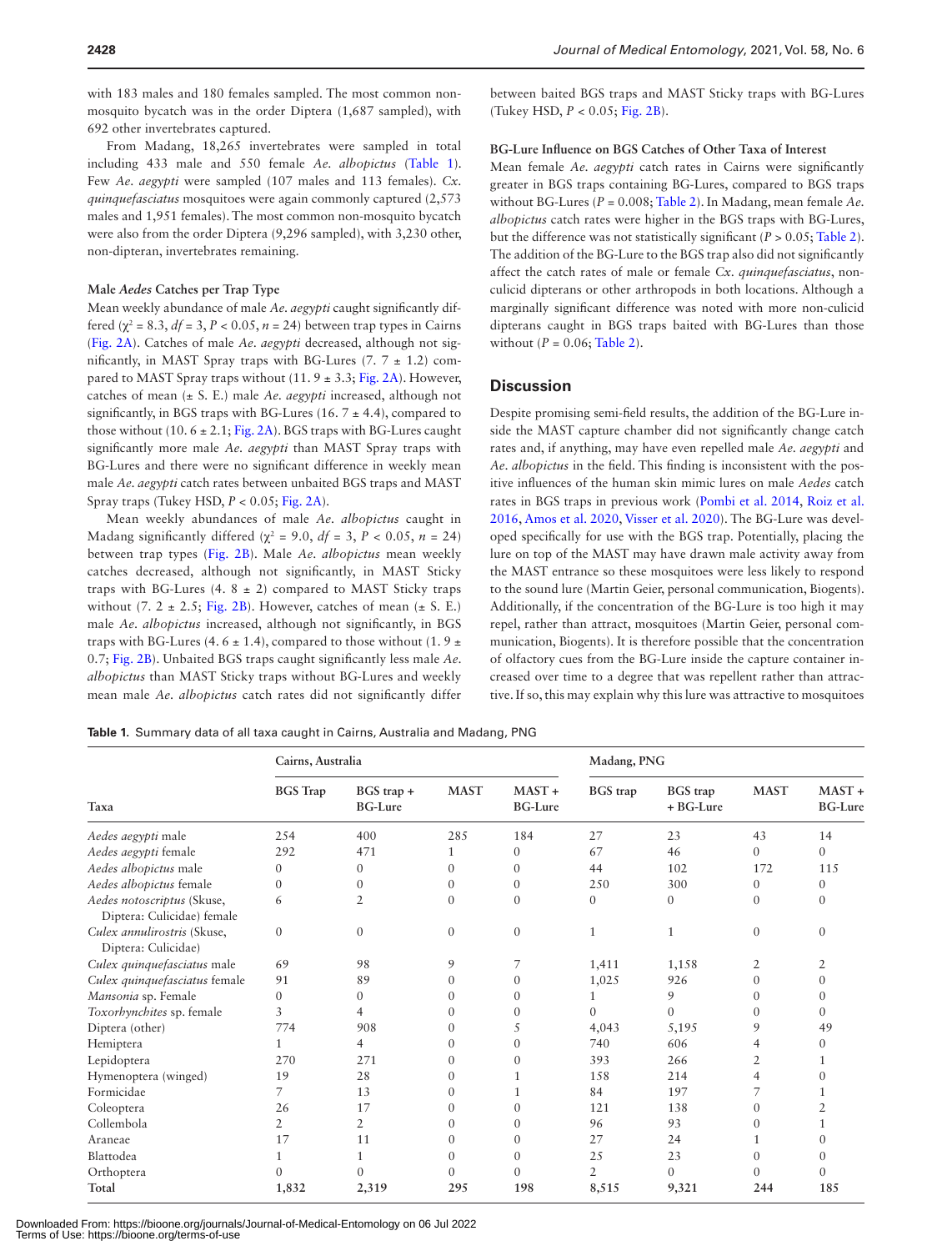during the short semi-field trials, but repellent over weekly field trials. Alternatively, a range of additional factors, including female behavior, may influence differences between semi-field and field results. Future field trials should investigate the influence of different concentrations and/or types of olfactory lures in the MAST system as well their placement, relative to the capture chamber of the MAST



<span id="page-5-0"></span>**Fig. 2.** Weekly catch rates of (A) male *Ae. aegypti* in Cairns and (B) male *Ae. albopictus* in Madang. Different letters above points indicate significantly different groups (Tukey HSD, *P* < 0.05; *n* = 24). MAST captures in Cairns and Madang were made using MAST Spray and MAST Sticky trap versions, respectively.

(e.g., in the MAST base or on a trap extension, rather than capture chamber). Additionally, future semi-field trials could consider running experiments over longer time-periods, whereby captured males are replenished by introducing an equal number of new males, to potentially better reflect traps captures in field conditions.

Unlike MAST traps, the addition of the BG-Lure to the BGS trap significantly increased captures of female *Ae. aegypti* in Cairns and positively, though not significantly, influenced trap catches of male *Ae. aegypti* in Cairns and both male and female *Ae. albopictus* in Madang. These results are consistent with other trials, which found that the deployment of BGS traps with BG-Lures increased catch rates of *Ae. aegypti* and *Ae. albopictus* ([Barrera et al. 2013,](#page-6-9) [Pombi](#page-6-4)  [et al. 2014](#page-6-4), [Arimoto et al. 2015](#page-6-10), [Visser et al. 2020](#page-7-1)). Our findings contradict work performed in northern Queensland where BGS traps deployed with human skin scent lures did not significantly increase female *Ae. aegypti* catch rates [\(Williams et al. 2006\)](#page-7-2). [Williams](#page-7-2)  [et al. \(2006\)](#page-7-2) suggested that mosquito strains of different provenance may be unequally attracted to olfactory lures. While *Ae. aegypti* in Cairns now harbour *Wolbachia*, this has not been demonstrated to alter the attraction of *Ae. aegypti* to human odors ([Turley et al.](#page-7-7)  [2014](#page-7-7), [Lau et al. 2020](#page-6-23)). Potentially, changes in both the BGS trap and BG-Lure from versions deployed in the work by [Williams et al.](#page-7-2)  [\(2006\)](#page-7-2) 15 yr ago [\(Akaratovic et al. 2017\)](#page-6-2) may also have impacted the differences seen.

While MASTs without BG-Lures caught similar numbers of male *Ae. aegypti* to unbaited BGS traps and less males than baited BGS traps, they caught more male *Ae. albopictus* than both baited and unbaited BGS traps. These results support previous *Ae. aegypti* trials in the Pacific region and Central America where MASTs captured comparable mean abundances of male *Ae. aegypti* and/or *Ae. albopictus* to unbaited BGS traps, but without the high numbers of associated bycatch [\(Staunton et al. 2021a,](#page-7-5) [Staunton et al. 2021b](#page-7-6)). The high sensitivity of the MAST Sticky for male *Ae. albopictus* in PNG is very encouraging, given the distribution of insecticide resistance found in *Aedes* [\(Rivero et al. 2010](#page-6-24)) which would limit the use of traps requiring insecticides in surveillance systems.

Lastly, the addition of BG-Lures had little impact on the bycatch sampled by BGS traps. BGS traps did not catch significantly higher mean abundances of male or female *Cx. quinquefasciatus*, nonculicid dipterans or other invertebrates in Cairns or Madang when they were deployed with BG-Lures. Consequently, for *Aedes*-specific programs, the time spent sorting through bycatch from BGS traps is not likely to be greatly enhanced when these traps are deployed with BG-Lures, which is a positive operational consideration. Additionally, it is worth noting that these results do not support the integration of BG-Lures with BGS traps to enhance collections

<span id="page-5-1"></span>**Table 2.** BG-Lure influence on catches of other taxa of interest (analysis of variance)

|        | Taxa                          | BGS trap mean $\pm$ (S.E.) | BGS trap + BG-Lure mean $\pm$ (S.E.) | $\chi^2$ | df | P value |
|--------|-------------------------------|----------------------------|--------------------------------------|----------|----|---------|
| Cairns | Ae. aegypti (female)          | 12.2(2.1)                  | 19.6(5.4)                            | 6.80     |    | 0.01    |
|        | Cx. quinquefasciatus (male)   | 2.8(1.2)                   | 4.1(1.5)                             | 0.08     |    | 0.77    |
|        | Cx. quinquefasciatus (female) | 3.8(1.5)                   | 3.7(1.6)                             | 1.28     |    | 0.26    |
|        | Diptera (non-mosquito)        | 32.3(10.4)                 | 37.8(7.3)                            | 0.79     |    | 0.37    |
|        | All non-dipteran bycatch      | 14.2(2.7)                  | 14.3(1.3)                            | 0.30     |    | 0.59    |
| Madang | Ae. albopictus (female)       | 10.9(2.2)                  | 13.6(5.4)                            | 1.55     |    | 0.21    |
|        | Cx. quinquefasciatus (male)   | 61.4(22.6)                 | 52.6(14.5)                           | 0.14     |    | 0.71    |
|        | Cx. quinquefasciatus (female) | 44.6 $(11.3)$              | 42.1(11.7)                           | 0.02     |    | 0.89    |
|        | Diptera (non-mosquito)        | 175.8(22.6)                | 236.1(36.2)                          | 3.51     |    | 0.06    |
|        | All non-dipteran bycatch      | 71.5(8.9)                  | 71 (11.0)                            | 0.73     |    | 0.39    |

The group determined to be significantly different ( $P \le 0.05$ ,  $n = 24$ ) is in boldface type.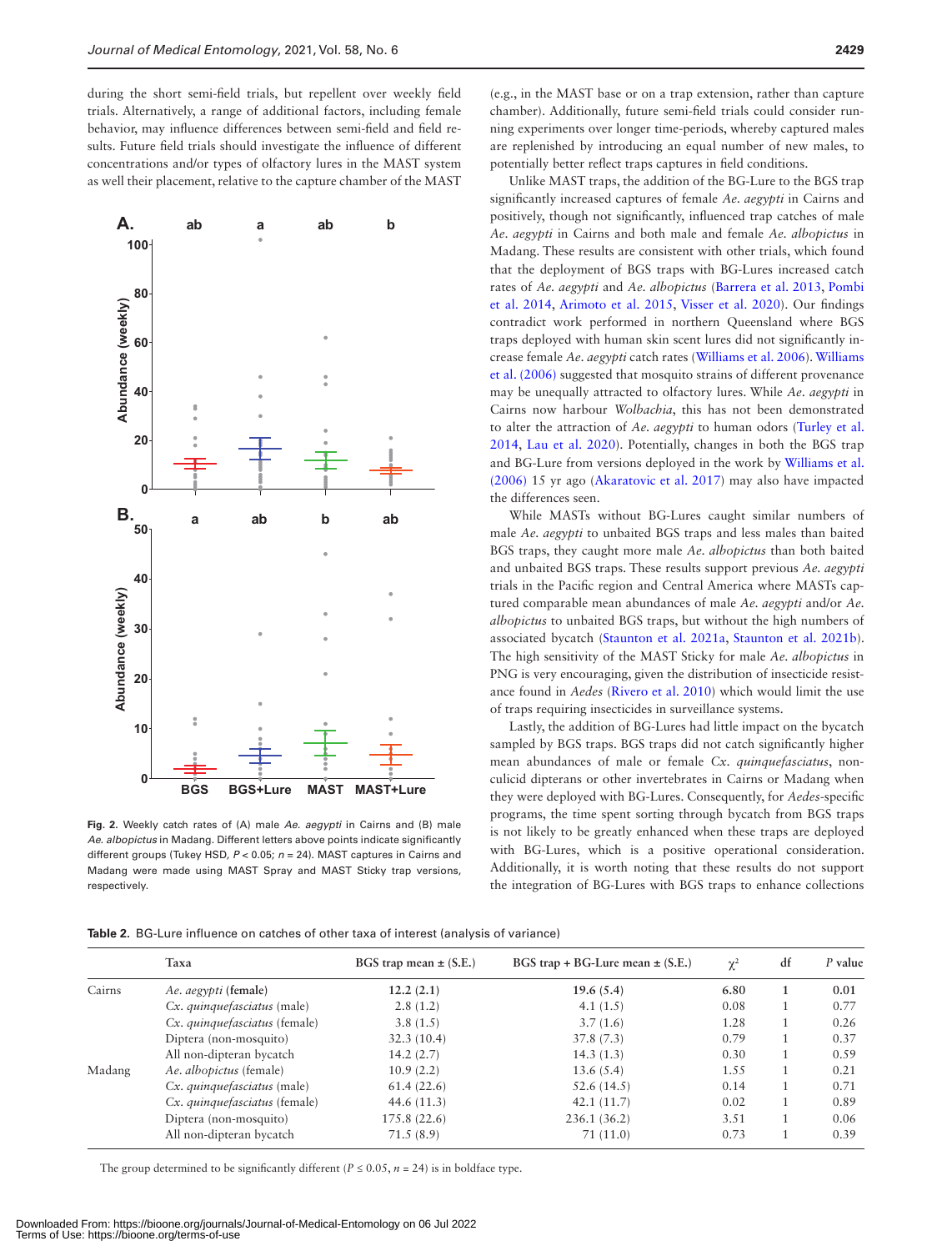of *Cx. quinquefasciatus* in these locations, which is consistent with findings from other work performed in China ([Xie et al. 2019\)](#page-7-8).

#### Conclusion

The positive influence of BG-Lures on BGS trap catches of *Ae. aegypti* and *Ae. albopictus* was consistent with previous trials but different to the only previous study in northern Queensland. While further development is required to successfully integrate a chemical lure within the MAST system, these trials demonstrate the high sensitivity of the unbaited MAST relative to baited BGS traps, especially for male *Ae. albopictus* in Madang. Additionally, these results further support previous findings of very limited bycatch being captured in MAST traps. Lastly, the effort to sort through bycatch associated with BGS traps, including *Cx. quinquefasciatus*, is unlikely to greatly increase with the additional deployment of BG-Lures in this surveillance trapping system. This study provides useful information for the surveillance of *Ae. aegypti* and *Ae. albopictus*, but also contributes to the further development of an effective sound trap system.

# **Supplementary Data**

Supplementary data are available at *Journal of Medical Entomology* online.

#### **Acknowledgments**

We thank the residents of Cairns and Madang who consented to participate and allow mosquito trap operations within their properties. We are also grateful to all members of all other staff in the Papua New Guinea Institute of Medical Research who supported field logistics and study implementation. KMS, JG, MT, SAR, SK and TRB received funding from Verily Life Sciences. JEC and NS were paid employees of Verily Life Sciences, a for-profit company developing products for mosquito control, at the time they performed research for this study. KMS, SAR, JEC, NS, SK and TRB played a role in the study design. JG and MT collected the data, which were analyzed, by KMS. KMS, JG, SAR, JEC, NS, SK & TRB contributed to preparing this manuscript and the decision to publish it. The trap described in this manuscript has a patent application (pending and actual), belonging to Verily Life Sciences on which KMS, SAR, JEC and NS are listed as inventors and from which JEC and NS may potentially benefit.

## **References Cited**

- <span id="page-6-2"></span>**Akaratovic, K. I., J. P. Kiser, S. Gordon, and C. F. Abadam. 2017**. Evaluation of the trapping performance of four biogents AG traps and two lures for the surveillance of *Aedes albopictus* and other host-seeking mosquitoes. J. Am. Mosq. Control Assoc. 33: 108–115.
- <span id="page-6-11"></span>**Amos, B. A., S. A. Ritchie, and R. T. Cardé. 2020**. Attraction versus capture II: efficiency of the BG-Sentinel trap under semifield conditions and characterizing response behaviors of male *Aedes aegypti* (Diptera: Culicidae). J. Med. Entomol. 57: 1539–1549.
- <span id="page-6-10"></span>**Arimoto, H., J. F. Harwood, P. J. Nunn, A. G. Richardson, S. Gordon, and P. J. Obenauer. 2015**. Comparison of trapping performance between the original BG-Sentinel® Trap and BG-Sentinel 2® Trap (1). J. Am. Mosq. Control Assoc. 31: 384–387.
- <span id="page-6-3"></span>**Azil, A. H., S. A. Ritchie, and C. R. Williams. 2015**. Field worker evaluation of dengue vector surveillance methods: factors that determine perceived ease, difficulty, value, and time effectiveness in Australia and Malaysia. Asia. Pac. J. Public Health. 27: 705–714.
- <span id="page-6-14"></span>**Balestrino, F., D. P. Iyaloo, K. B. Elahee, A. Bheecarry, F. Campedelli, M. Carrieri, and R. Bellini. 2016**. A sound trap for *Aedes albopictus* (Skuse) male surveillance: response analysis to acoustic and visual stimuli. Acta. Trop. 164: 448–454.
- <span id="page-6-9"></span>**Barrera, R., A. J. Mackay, and M. Amador. 2013**. An improved trap to capture adult container-inhabiting mosquitoes. J. Am. Mosq. Control Assoc. 29: 358–368.
- <span id="page-6-20"></span>**Bates, D., M. Mächler, B. Bolker, and S. Walker. 2015**. Fitting linear mixedeffects models using lme4. J. Stat. Softw. 67: 1–48.
- <span id="page-6-12"></span>**Crawford, J. E., D. W. Clarke, V. Criswell, M. Desnoyer, D. Cornel, B. Deegan, K. Gong, K. C. Hopkins, P. Howell, J. S. Hyde, et al. 2020**. Efficient production of male *Wolbachia*-infected *Aedes aegypti* mosquitoes enables large-scale suppression of wild populations. Nat. Biotechnol. 38: 482–492.
- <span id="page-6-7"></span>**Degener, C. M., M. Geier, D. Kline, J. Urban, S. Willis, K. Ramirez, E. R. Cloherty, and S. W. Gordon. 2019**. Field trials to evaluate the effectiveness of the Biogents-Sweetscent Lure in combination with several commercial mosquito traps and to assess the effectiveness of the Biogents-Mosquitaire Trap with and without carbon dioxide. J. Am. Mosq. Control Assoc. 35: 32–39.
- <span id="page-6-18"></span>**Demok, S., N. Endersby-Harshman, R. Vinit, L. Timinao, L. J. Robinson, M. Susapu, L. Makita, M. Laman, A. Hoffmann, and S. Karl. 2019**. Insecticide resistance status of *Aedes aegypti* and *Aedes albopictus* mosquitoes in Papua New Guinea. Parasit. Vectors. 12: 333.
- <span id="page-6-21"></span>**Fox, J., and S. Weisberg. 2011**. An R companion to applied regression, 2nd ed. Sage, New York City, Thousand Oaks, CA.
- <span id="page-6-6"></span>**Hoel, D. F., D. L. Kline, S. A. Allan, and A. Grant. 2007**. Evaluation of carbon dioxide, 1-octen-3-ol, and lactic acid as baits in Mosquito Magnet Pro traps for *Aedes albopictus* in north central Florida. J. Am. Mosq. Control Assoc. 23: 11–17.
- <span id="page-6-15"></span>**Jakhete, S. S., S. A. Allan, and R. W. Mankin. 2017**. Wingbeat frequency-sweep and visual stimuli for trapping male *Aedes aegypti* (Diptera: Culicidae). J. Med. Entomol. 54: 1415–1419.
- <span id="page-6-13"></span>**Johnson, B. J., and S. A. Ritchie. 2016**. The siren's song: exploitation of female flight tones to passively capture male *Aedes aegypti* (Diptera: Culicidae). J. Med. Entomol. 53: 245–248.
- <span id="page-6-0"></span>**Kraemer, M. U., M. E. Sinka, K. A. Duda, A. Q. Mylne, F. M. Shearer, C. M. Barker, C. G. Moore, R. G. Carvalho, G. E. Coelho, W. Van Bortel, et al. 2015**. The global distribution of the arbovirus vectors *Aedes aegypti* and *Ae. albopictus*. Elife. 4: e08347.
- <span id="page-6-1"></span>**Kraemer, M. U. G., R. C. Reiner, Jr, O. J. Brady, J. P. Messina, M. Gilbert, D. M. Pigott, D. Yi, K. Johnson, L. Earl, L. B. Marczak, et al. 2019**. Past and future spread of the arbovirus vectors *Aedes aegypti* and *Aedes albopictus*. Nat. Microbiol. 4: 854–863.
- <span id="page-6-23"></span>**Lau, M. J., N. M. Endersby-Harshman, J. K. Axford, S. A. Ritchie, A. A. Hoffmann, and P. A. Ross. 2020**. Measuring the host-seeking ability of *Aedes aegypti* destined for field release. Am. J. Trop. Med. Hyg. 102: 223–231.
- <span id="page-6-22"></span>**Lenth, R., H. Singmann, J. Love, P. Buerkner, and M. Herve 2019**. emmeans: estimated marginal means, aka least-squares means. emmeans package version 1.4.2. computer program, version By Lenth, R., H. Singmann, J. Love, P. Buerkner, and M. Herve. [https://cran.r-project.org/web/pack](https://cran.r-project.org/web/packages/emmeans/index.html﻿)[ages/emmeans/index.html](https://cran.r-project.org/web/packages/emmeans/index.html﻿). Accessed 18 March 2020.
- <span id="page-6-8"></span>**Oliva, C. F., D. Damiens, and M. Q. Benedict. 2014**. Male reproductive biology of *Aedes* mosquitoes. Acta Trop. 132 Suppl: S12–S19.
- <span id="page-6-4"></span>**Pombi, M., F. Jacobs, N. O. Verhulst, B. Caputo, A. della Torre, and W. Takken. 2014**. Field evaluation of a novel synthetic odour blend and of the synergistic role of carbon dioxide for sampling host-seeking *Aedes albopictus* adults in Rome, Italy. Parasit. Vectors. 7: 580.
- <span id="page-6-19"></span>**R Core Team**. **2017**. R: a language and environment for statistical computing computer program, version By R Core Team, R Core Team, Vienna, Austria.
- <span id="page-6-16"></span>**Ritchie, S. A., P. H. Johnson, A. J. Freeman, R. G. Odell, N. Graham, P. A. Dejong, G. W. Standfield, R. W. Sale, and S. L. O'Neill. 2011**. A secure semi-field system for the study of *Aedes aegypti*. Plos Negl. Trop. Dis. 5: e988.
- <span id="page-6-24"></span>**Rivero, A., J. Vézilier, M. Weill, A. F. Read, and S. Gandon. 2010**. Insecticide control of vector-borne diseases: when is insecticide resistance a problem? Plos Pathog. 6: e1001000.
- <span id="page-6-5"></span>**Roiz, D., S. Duperier, M. Roussel, P. Boussès, D. Fontenille, F. Simard, and C. Paupy. 2016**. Trapping the tiger: efficacy of the novel BG-Sentinel 2 with several attractants and carbon dioxide for collecting *Aedes albopictus* (Diptera: Culicidae) in Southern France. J. Med. Entomol. 53: 460–465.
- <span id="page-6-17"></span>**Ryan, P. A., A. P. Turley, G. Wilson, T. P. Hurst, K. Retzki, J. Brown-Kenyon, L. Hodgson, N. Kenny, H. Cook, B. L. Montgomery, et al. 2019**.